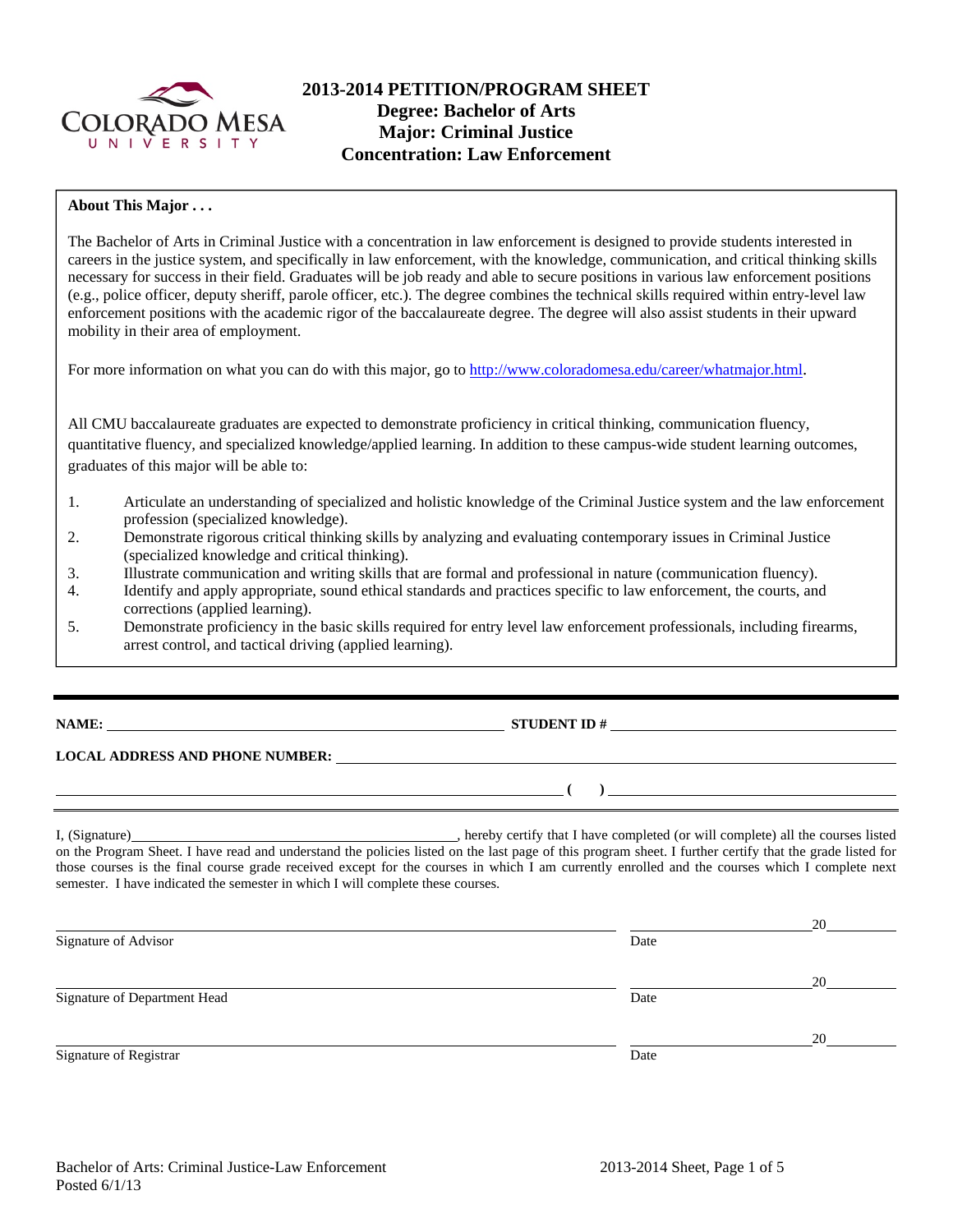### **Students should work closely with a faculty advisor when selecting and scheduling courses prior to registration.**

Degree Requirements:

- <sup>127</sup> semester hours total (A minimum of 28 taken at CMU in no fewer than two semesters).
- 40 upper division credits (A minimum of 15 taken at the 300-400 course levels within the major at CMU).
- 2.00 cumulative GPA or higher in all CMU coursework
- 2.00 cumulative GPA or higher in coursework toward the major content area
- Pre-collegiate courses (usually numbered below 100) cannot be used for graduation.
- When filling out the program sheet a course can be used only once.
- Program sheets are for advising purposes only. Because a program may have requirements specific to the degree, check with your advisor for additional guidelines, including prerequisites, grade point averages, grades, exit examinations, and other expectations. It is the student's responsibility to be aware of, and follow, all guidelines for the degree being pursued. Any exceptions or substitutions must be approved by the faculty advisor and/or Department Head.
- See the "Undergraduate Graduation Requirements" in the catalog for additional graduation information.

**GENERAL EDUCATION REQUIREMENTS** ( 31 semester hours) See the current catalog for a list of courses that fulfill the requirements below. If a course is on the general education list of options and a requirement for your major, you must use it to fulfill the major requirement and make a different selection within the general education requirement.

| Course No Title                                                                                                                                  | Sem.hrs Grade Term |
|--------------------------------------------------------------------------------------------------------------------------------------------------|--------------------|
| <b>English</b> (6 semester hours, must receive a grade of "C" or better and<br>must be completed by the time the student has 60 semester hours.) |                    |
| <b>ENGL 111 English Composition</b>                                                                                                              |                    |
| <b>ENGL 112 English Composition</b>                                                                                                              | 2                  |
| $\sqrt{N}$ $\sqrt{N}$ $\sqrt{N}$ $\sqrt{N}$ $\sqrt{N}$ $\sqrt{N}$ $\sqrt{N}$ $\sqrt{N}$ $\sqrt{N}$                                               | 1.1.10             |

(ENGL 129, Honors English, may be substituted for ENGL 111 & ENGL 112.)

**Math:** MATH 110 or higher (3 semester hours, must receive a grade of "C" or better, must be completed by the time the student has 60 semester hours.)  $MATH 1$  \_\_\_\_\_\_

\_\_\_\_\_\_ \_\_\_\_ \_\_\_\_\_\_\_\_\_\_\_\_\_\_\_\_\_\_\_\_\_\_\_\_ \_\_\_\_ \_\_\_\_\_ \_\_\_\_\_\_\_\_

\_\_\_\_\_\_ \_\_\_\_ \_\_\_\_\_\_\_\_\_\_\_\_\_\_\_\_\_\_\_\_\_\_\_\_ \_\_\_\_ \_\_\_\_\_ \_\_\_\_\_\_\_\_ \_\_\_\_\_\_ \_\_\_\_ \_\_\_\_\_\_\_\_\_\_\_\_\_\_\_\_\_\_\_\_\_\_\_\_ \_\_\_\_ \_\_\_\_\_ \_\_\_\_\_\_\_\_

**Humanities:** (3 semester hours)

**Social and Behavioral Sciences:** (6 semester hours)

**History:** (3 semester hours)  $HIST$  3

| Course No Title                     | Sem.hrs Grade Term                                                        |
|-------------------------------------|---------------------------------------------------------------------------|
|                                     | <b>Natural Sciences</b> (7 semester hours, one course must include a lab) |
|                                     |                                                                           |
| <b>Fine Arts</b> (3 semester hours) |                                                                           |

### **OTHER LOWER DIVISION REQUIREMENTS** (6 semester hours)

\_\_\_\_\_\_ \_\_\_\_ \_\_\_\_\_\_\_\_\_\_\_\_\_\_\_\_\_\_\_\_\_\_\_\_ \_\_\_\_ \_\_\_\_\_ \_\_\_\_\_\_\_\_

|          | <b>Kinesiology</b> (3 semester hours) |  |
|----------|---------------------------------------|--|
| KINE 100 | <b>Health and Wellness</b>            |  |
| KINA 127 | <b>Physical Conditioning</b>          |  |
| KINA 130 | <b>Fitness</b>                        |  |
|          |                                       |  |

\_\_\_\_\_\_ \_\_\_\_ \_\_\_\_\_\_\_\_\_\_\_\_\_\_\_\_\_\_\_\_\_\_\_\_ \_\_\_\_ \_\_\_\_\_ \_\_\_\_\_\_\_\_

**Applied Studies** (3 semester hours)

**FOUNDATION COURSES** (6 semester hours) Two consecutive classes in the same foreign language. Must receive a grade of "C" or better. FLAS 114 & 115 will NOT fulfill this requirement.

| __ |  |  |
|----|--|--|
|    |  |  |

### **CRIMINAL JUSTICE MAJOR REQUIREMENTS**

(69 credit hours) Must receive a grade of "C" or better in all Core Classes, all Criminal Justice Elective Classes, and all Criminal Justice Restricted Elective Classes

#### **Core Classes (34 semester hours)**

| <b>CRMJ 201</b> | Introduction to Criminal Justice 3 |   |  |
|-----------------|------------------------------------|---|--|
| <b>CRMJ 301</b> | Criminal Procedure                 |   |  |
| <b>CRMJ 310</b> | The Police Process                 |   |  |
| <b>CRMJ 320</b> | Corrections                        | 3 |  |
| CRMJ328         | <b>American Court Systems</b>      |   |  |
| CRMJ370         | Criminology                        |   |  |
| <b>CRMJ</b> 420 | Criminal Law                       | 3 |  |
| CRMJ 494        | Senior Seminar for Crim Justice 3  |   |  |
| <b>STAT 215</b> | Statistics for Soc & Behav Sci     |   |  |
| <b>CRMJ 315</b> | Research Methods for Crim Jus 3    |   |  |
| <b>CRMJ 302</b> | Ethics                             |   |  |

**Concentration in Law Enforcement** (35 semester hours) **Course No Title Sem hrs Grade Term** 

| Course Two Thue |                         | benhins Grauc Tenn |  |
|-----------------|-------------------------|--------------------|--|
| CRJW 101        | Basic Police Academy    | 6                  |  |
| CRJW 102        | Basic Police Academy II | 12                 |  |
| CRJW 105        | Basic Law               | 8                  |  |
| CRJW 106        | Arrest Control          | 3                  |  |
| CRJW 107        | Law Enforcement Driving | 3                  |  |
| CRJW 108        | Firearms                | 3                  |  |

#### **Criminal Justice Electives** (15 Semester Hours) See list on page 3

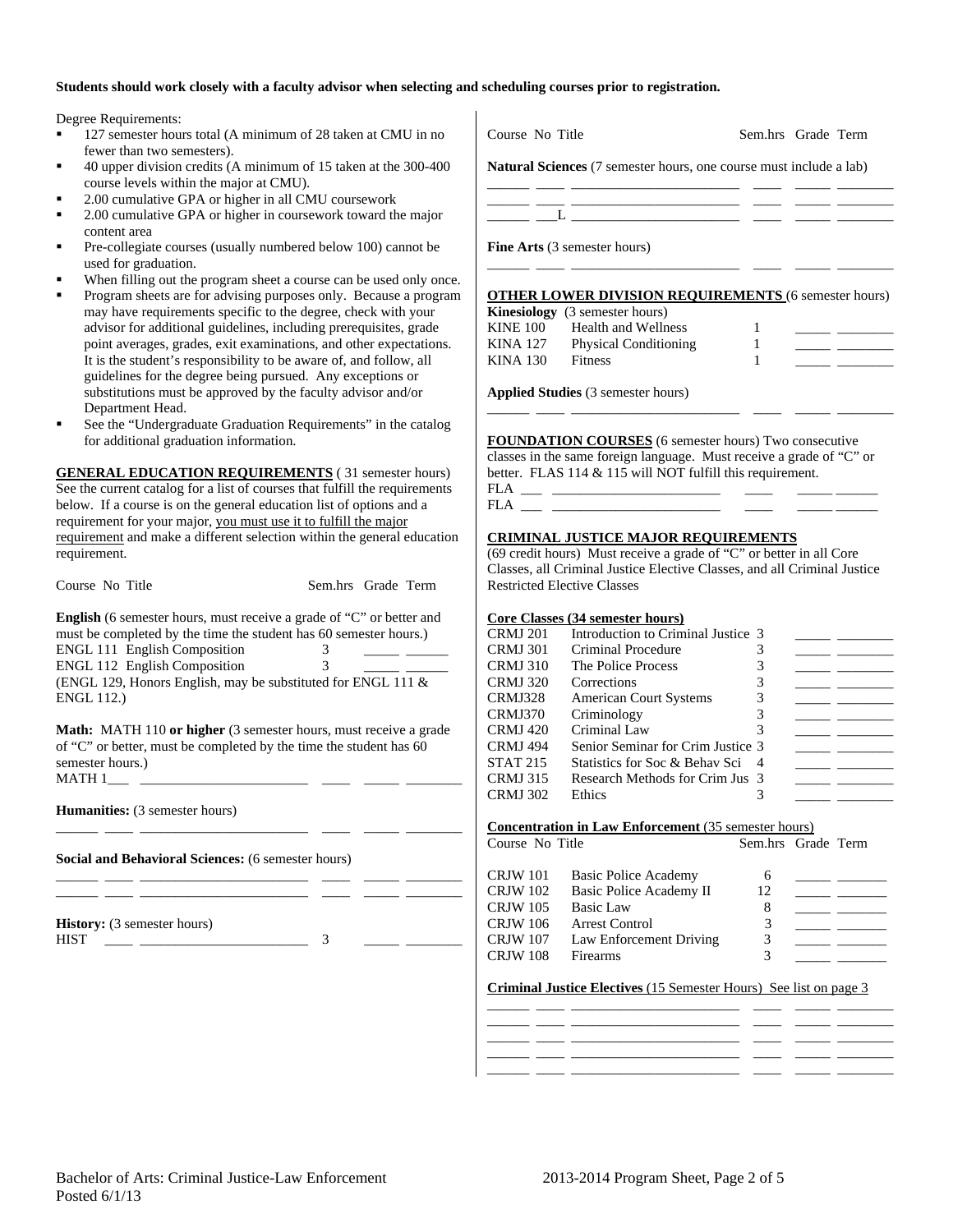## **Criminal Justice Electives (15 credits)**

PADM 315 Public Management (3) CRMJ 311 Victimology (3) CRMJ 321 Forensic Science for Criminal Justice (3) CRMJ 325 Juvenile Justice (3) CRMJ 330 Domestic Violence (3) CRMJ 340 Community Corrections (3) CRMJ 350 Serial Perpetrators (3) CRMJ 400 Death Investigations and Forensic Pathology (3) CRMJ 405 Civil Liability for Law Enforcement and Corrections (3) CRMJ 410 Criminal Investigations (3) CRMJ 415 Counter-Terrorism and Law Enforcement (3) CRMJ 421 Cybercrime (3) CRMJ 425 Trial, Evidence, and Legal Advocacy (3) CRMJ 426 Mock Trial (1) CRMJ 430 Organized Crime (3) CRMJ 470 Restorative Justice (3) CRMJ 396 Topics\* (1-3) CRMJ 499 Internship (1-15) \*\* CRJW 270 Homicidal Drowning Investigations (2) CRJW 280 Public Safety Diving Phase I (4) CRJW 290 Underwater CSI (3)

\* May be taken more than one time if the course has a different topic. \*\* May only count as 1 to 3 credits toward the 15 requisite credits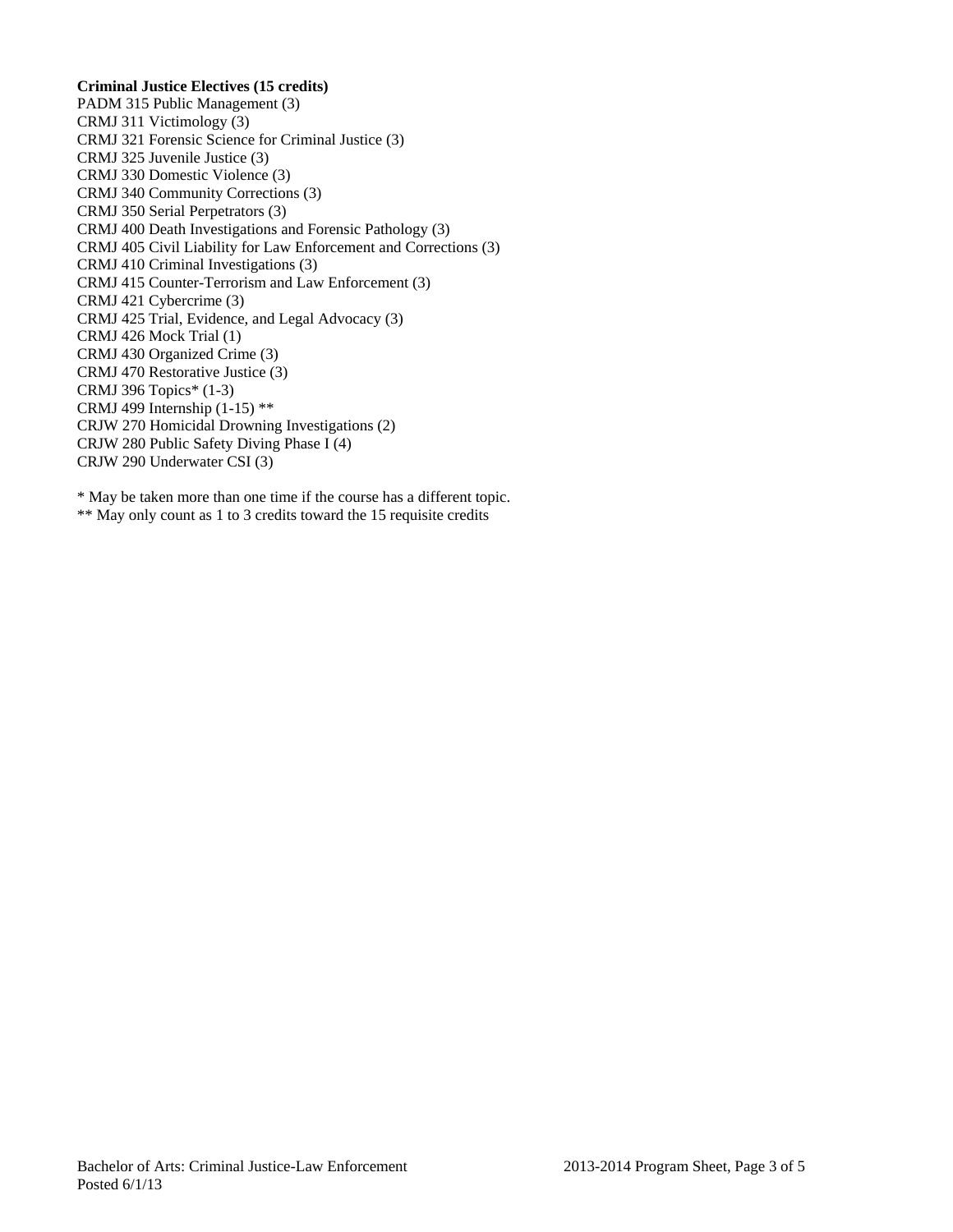# **SUGGESTED COURSE SEQUENCING FOR A MAJOR IN CRIMINAL JUSTICE**

This is a recommended sequence of course work. Certain courses may have prerequisites or are only offered during the Fall or Spring semesters. It is the student's responsibility to meet with the assigned advisor and check the 2-year course matrix on the Colorado Mesa website for course availability.

### **FRESHMAN YEAR**

| <b>Fall Semester</b>             |                                               | <b>Hours</b> |
|----------------------------------|-----------------------------------------------|--------------|
| ENGL 111                         | <b>English Composition</b>                    |              |
| <b>General Education History</b> |                                               |              |
|                                  | <b>General Education Applied Studies</b>      |              |
| <b>General Education Science</b> |                                               |              |
|                                  | General Education – Social/Behavioral Science |              |
| <b>KINE 100</b>                  | <b>Health and Wellness</b>                    |              |
|                                  |                                               |              |

| <b>Spring Semester</b> |                                      | <b>Hours</b> |
|------------------------|--------------------------------------|--------------|
| <b>ENGL 112</b>        | <b>English Composition</b>           |              |
|                        | <b>General Education Humanities</b>  |              |
|                        | <b>General Education Mathematics</b> |              |
| <b>CRMI</b> 201        | Introduction to Criminal Justice     |              |
|                        |                                      |              |

## **SOPHOMORE YEAR**

| <b>Fall Semester</b>                          | <b>Hours</b> | <b>Spring Semester</b>                                       | <b>Hours</b> |
|-----------------------------------------------|--------------|--------------------------------------------------------------|--------------|
| <b>General Education Fine Arts</b>            |              | General Education Science with Lab                           |              |
| Foundation course (Foreign Language)          |              | Foundation course (Foreign Language)                         |              |
| General Education – Social/Behavioral Science |              | Criminal Justice Elective                                    | 3            |
| Criminal Justice Elective                     |              | <b>Statistics for Social/Behavioral Sciences</b><br>STAT 215 | 4            |
| Elective                                      |              | Criminal Justice Elective                                    |              |
|                                               |              |                                                              |              |

### **JUNIOR YEAR**

| <b>Fall Semester</b> |                                                     | <b>Hours</b>  |
|----------------------|-----------------------------------------------------|---------------|
|                      | SOCI CRMJ 315 Research Methods for Criminal Justice |               |
| <b>CRMJ 310</b>      | Police Process                                      | 3             |
| <b>CRMJ 370</b>      | Crime and Delinquency                               | $\mathcal{R}$ |
| SOCO 316             | Social Inequality                                   | 3             |
|                      |                                                     | $12^{\circ}$  |

| <b>Spring Semester</b>    |                              | Hours |
|---------------------------|------------------------------|-------|
| <b>CRMJ 320</b>           | Corrections                  |       |
| <b>CRMJ 301</b>           | Criminal Procedure           |       |
| <b>CRMJ</b> 328           | <b>American Court System</b> |       |
| Criminal Justice Elective |                              |       |
|                           |                              |       |

## **SENIOR YEAR**

|                 | <b>Fall Semester</b> |  |
|-----------------|----------------------|--|
| CRMJ 420        | Criminal Law         |  |
| <b>CRMJ</b> 494 | Senior Seminar       |  |
|                 |                      |  |

\*NOTE: Students can decide to take the Law Enforcement concentration courses (CRJW 101-108 and 127) in the fall or spring semester of the senior year. The load of 3 credit hours in the senior year will allow students to focus on the senior seminar research as well as selection and preparation for the academy the following semester.

| <b>Spring Semester</b> |                              | <b>Hours</b> |
|------------------------|------------------------------|--------------|
| <b>CRJW</b> 101        | Basic Police Academy         | 6            |
| <b>CRJW</b> 102        | Basic Police Academy II      | 12           |
| <b>CRJW</b> 105        | Basic Law                    | 8            |
| CRJW 106               | Arrest Control               | 3            |
| <b>CRJW</b> 107        | Law Enforcement Driving      | 3            |
| <b>CRJW</b> 108        | Firearms                     | 3            |
| KINA 127               | <b>Physical Conditioning</b> |              |
| <b>KINA 130</b>        | Fitness                      |              |
|                        |                              |              |